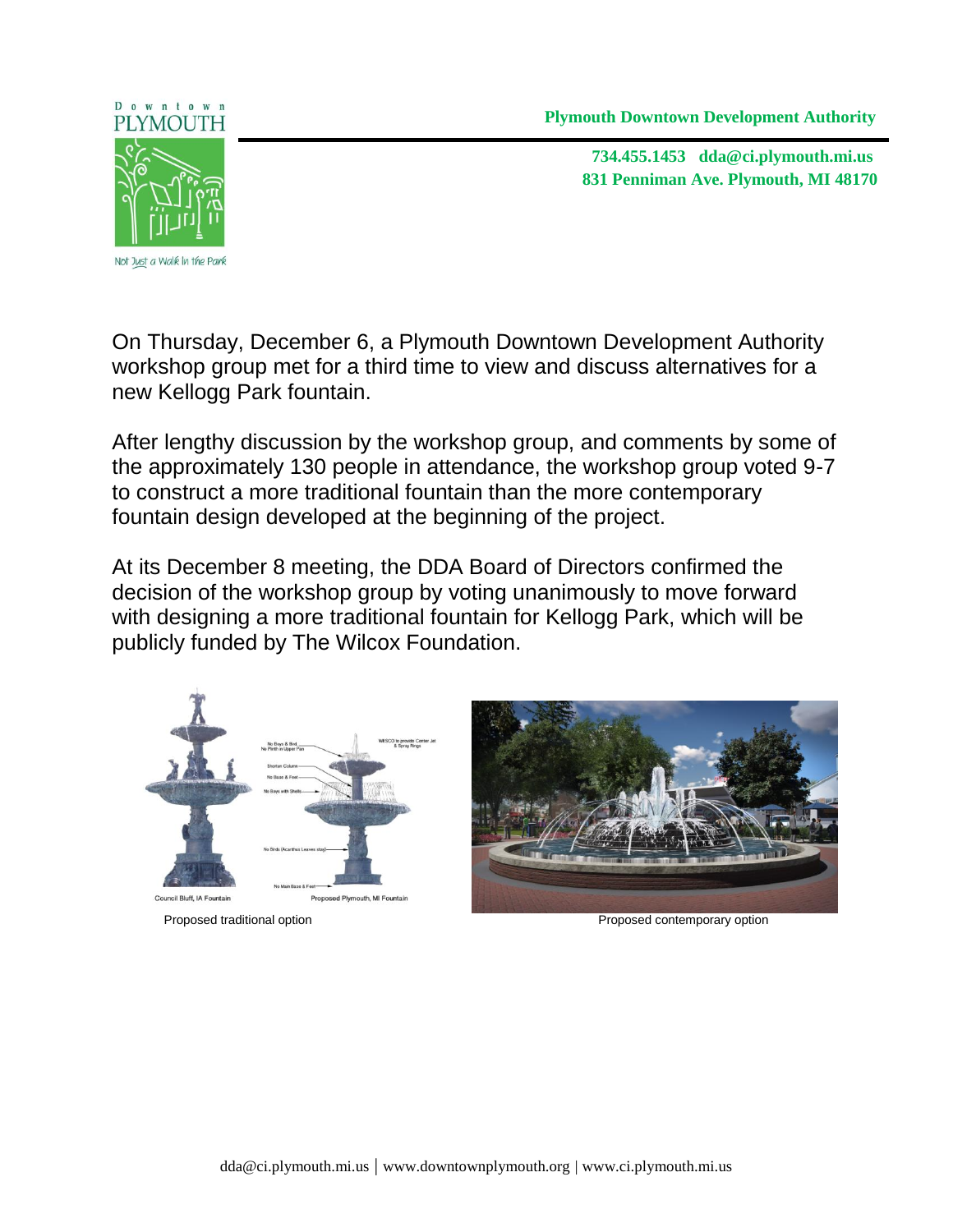

A look at what the proposed traditional fountain will look like in Kellogg Park.

The City of Plymouth Downtown Development Authority, in conjunction with the City of Plymouth, is embarking on a major project to make upgrades to Kellogg Park and update the water fountain.

This is a project that could cost more than \$1-million, and will be a community funded venture. Improvements to Kellogg Park 50 years ago were completed with support from the community, and this upgrade will focus on the same community involvement.

In the winter of 2015, the Downtown Development Authority developed a Request for Proposals, seeking contractors to develop a design and plan to update Kellogg Park and construct a new fountain. There were four proposals submitted, and the DDA Board decided to contract with Russell Design of Northville, who partnered with WESCO Fountains in North Venice, Florida. It was a good match because Mr. Russell knows the Plymouth community well, and teamed with a very reputable fountain designer.